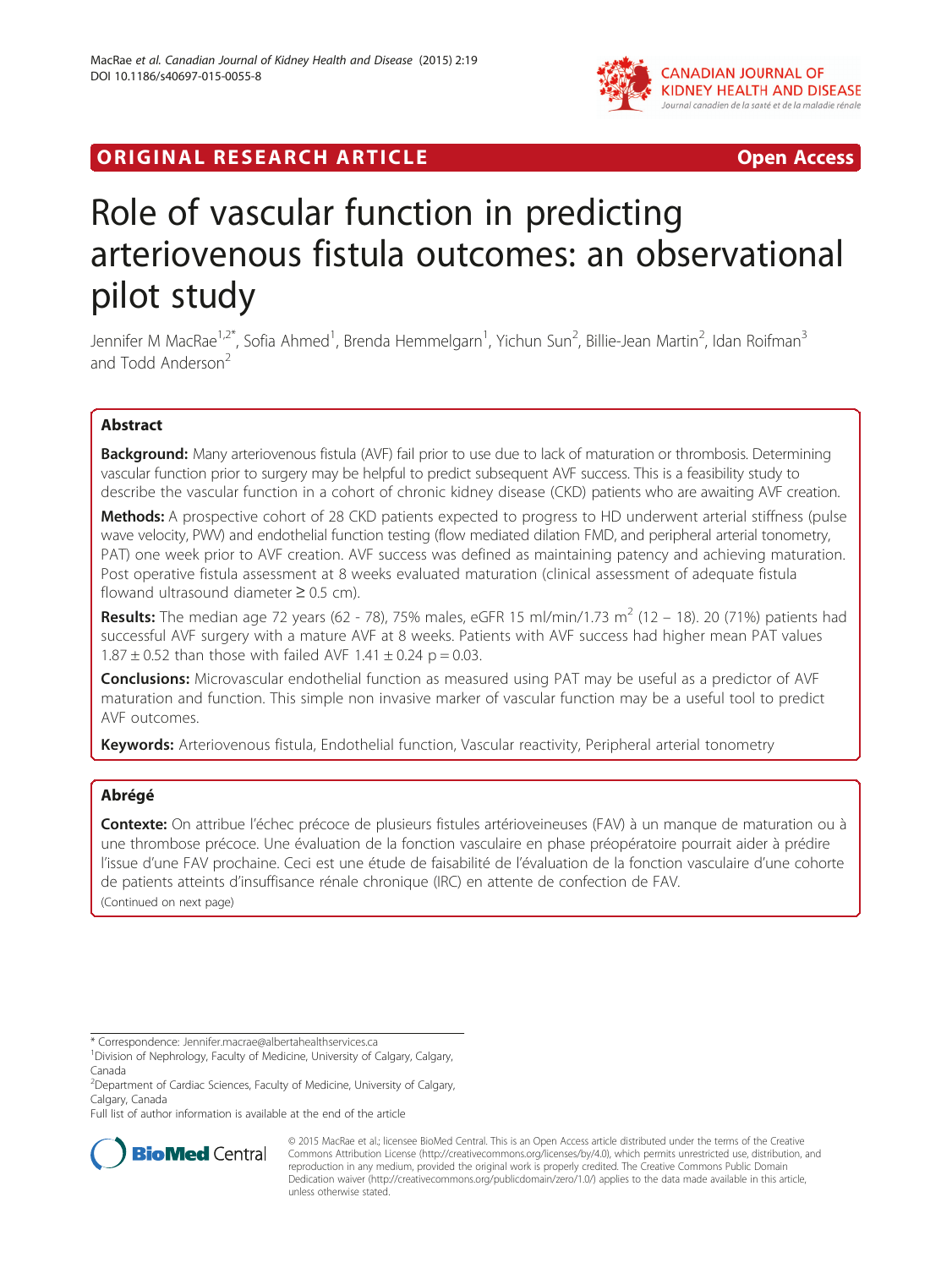## (Continued from previous page)

Méthode: L'étude de cohorte prospective comprenait 28 patients atteints d'une IRC évoluant vers des traitements d'hémodialyse. Une semaine avant la confection de la FAV, les participants ont subi des évaluations de la rigidité artérielle (analyse de l'onde de pouls) et de la fonction endothéliale (mesure de la vasodilatation médiée par le flux [flow-mediated dilatation ou FMD] et tonométrie artérielle périphérique ou EndoPAT) une semaine avant la confection de la FAV. Nous définissons le succès de la FAV comme le maintien de la perméabilité et l'atteinte de sa maturité. L'examen postopératoire de la fistule, 8 semaines après l'intervention, évaluait sa maturation (examen clinique du débit adéquat de la fistule, et évaluation du diamètre par ultrasons, soit ≥ 0,5 cm.).

Résultats: L'âge moyen des participants était de 72 ans (62 – 78); 75% des participants étaient de sexe masculin. Le DFG estimé était de 15 ml/min/1,73 m2 (12 – 18). Le succès de la confection et la maturation de la FAV à 8 semaines ont été évalués auprès de 20 patients (71%). Les valeurs moyennes de l'EndoPAT étaient plus élevées chez les FAV complétées avec succès (1,87 ± 0,52), que chez les FAV en échec précoce (1,41 ± 0,24 p = 0,03). Après redressement de l'échantillon pour l'âge, le sexe et le DFG, l'EndoPAT était lié au succès de la FAV (pour chaque augmentation à l'EndoPAT, le taux de succès de la FAV était multiplié par 1,75;  $p = 0.02$ ).

Conclusions: La fonction microvasculaire endothéliale évaluée par EndoPAT pourrait être utilisée pour prédire la maturation et le fonctionnement d'une FAV. Cet indicateur simple et non invasif de la fonction vasculaire pourrait être également un outil pratique pour prédire le résultat de la confection d'une FAV.

## Background

Chronic kidney disease patients (CKD) have a large burden of vascular disease which contributes to their morbidity and leads to increased mortality. A thorough characterization of the vascular function of CKD patients may allow us to better predict the vascular outcomes in these patients. Once CKD patients progress to end stage renal disease, a functioning, reliable vascular access (VA) is crucial for the delivery of adequate hemodialysis (HD). A vascular access allows blood to be delivered to the dialysis machine and can be in the form of a fistula (AVF), graft or a central venous catheter.

Studies consistently demonstrate that AVF are the preferred type of VA as they provide the highest blood flow, suffer from the fewest complications [\[1\]](#page-6-0) (such as stenosis or infection), and have the longest survival [[2\]](#page-6-0), and lowest associated mortality as compared to either catheters or grafts. Unfortunately anywhere from 30 to 61% of fistula will fail prior to their use for hemodialysis either due to lack of vessel maturation or spontaneous thrombosis [\[3\]](#page-6-0). A better understanding of the patient's vasculature may help predict which patients are at highest risk of fistula failure.

A number of measures are available to assess vascular function and predict future cardiovascular risk such as pulse wave velocity (PWV) and flow mediated dilation (FMD) of the brachial artery. PWV characterizes arterial stiffness and is a strong independent predictor of cardiovascular mortality in both end-stage kidney patients [\[4](#page-6-0)] and the general population [\[5](#page-6-0)]. FMD provides an assessment of macrovascular endothelial cell function. Healthy endothelium releases a potent vasodilator (nitric oxide, NO) in response to ischemic stress such as cuff occlusion of the brachial artery. FMD is a measure of the

change in the brachial artery diameter in response to cuff occlusion and subsequent NO release. Whereas FMD reflects the ability of a large artery to vasodilate, the subsequent change in blood flow that ensues represents the health of the peripheral resistance vessels or microvascular function. Microvascular endothelial function can be characterized by the velocity time integral (VTI) of the hyperemic velocity [\[6\]](#page-6-0) or the pulse wave amplitude during reactive hyperemia. Peripheral arterial tonometry (PAT) [\[7,8](#page-6-0)] provides a measure of the pulse wave amplitude with reactive hyperemia, and when normalized to the baseline, it gives an index or a ratio with higher values representing better vascular health. Individuals with coronary artery disease (CAD) have been shown to have an impaired FMD response [\[9](#page-6-0)], a reduced VTI [[6\]](#page-6-0) and low PAT index [\[10](#page-6-0)]. These measures have also been shown to predict the development of cardiovascular disease in the general population [\[11\]](#page-6-0) although literature amongst CKD patients is limited [\[12\]](#page-6-0).

The primary objective of this study was twofold: to describe the arterial stiffness (PWV) and endothelial function markers (FMD, VTI and PAT) in a cohort of CKD patients referred for access creation and to determine the feasibility of using these vascular health markers as predictors of successful fistula maturation at 8 weeks post fistula creation. Secondary objectives were to determine if patient characteristics (age, diabetes status, CAD) were associated with successful AVF maturation and use. We hypothesized that measures of vascular health are associated with VA outcomes in the CKD population and that patients in whom an AVF was successfully created and matured would have better vascular health parameters than those in whom an AVF was unsuccessful.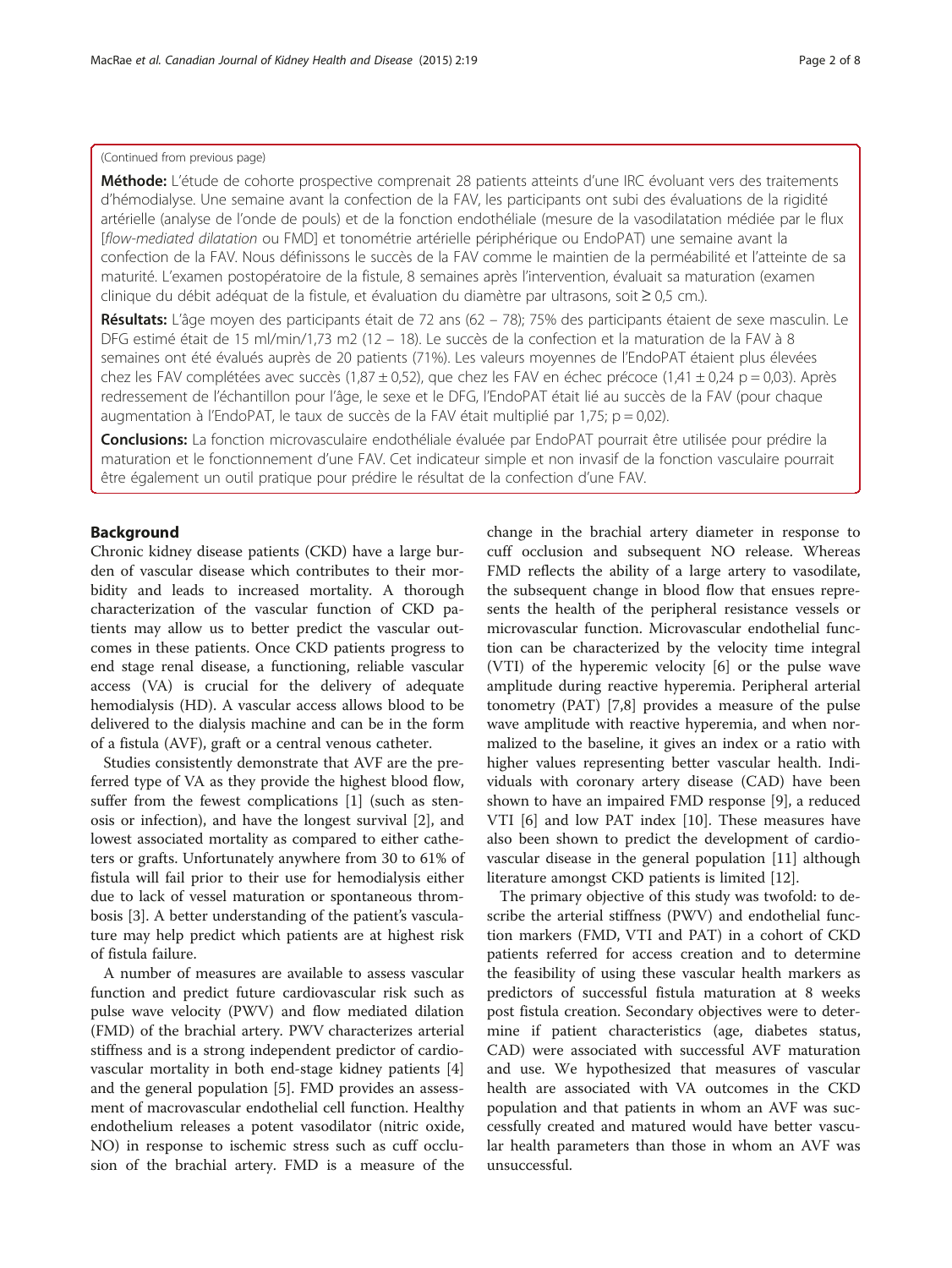## **Methods**

This was a prospective cohort study of CKD patients, 18 years or older, with an estimated glomerular filtration rate (eGFR) < 20 ml/min/1.73 m [[2\]](#page-6-0), who were expected to progress to hemodialysis and who had been referred for surgical assessment for possible AVF creation. Within this cohort there was a group of patients who were referred to the vascular access surgeons for planned fistula creation (and not just for a surgical assessment only). These patients received a date for planned AVF creation and are the focus of the current study. All patients, including those who were sent for a surgical assessment only, underwent vascular health testing; however amongst the patients with a planned AVF surgery this testing was done 1 week prior to the AVF creation date. Patients were excluded if they did not fast for 10 hours or had taken antihypertensive medication the morning of the testing. This study was approved by the University of Calgary Research Ethics Board and all subjects gave written informed consent. Demographic and clinical data were abstracted from the Southern Alberta Renal Program Database including patient characteristics such as age, gender, smoking status and comorbidities of diabetes mellitus (DM), CAD, peripheral vascular disease (PVD), congestive heart failure (CHF) and cerebrovascular disease (CVA).

## Vascular health testing

FMD, VTI, PWV, PAT and blood pressure were measured in the non-dominant arm one week prior to scheduled AVF creation. Patients fasted for at least 10 hours (including abstinence from caffeine, vasoactive medications, nicotine and alcohol) prior to testing. All studies were performed following a standardized procedure by a single operator at 23 C in the Endothelial Function Laboratory, Department of Cardiac Sciences, University of Calgary, Calgary, Canada. Patients rested for 5 minutes in a supine quiet position prior to blood pressure measurements (Welch Allyn Canada Ltd., Mississauga, ON) measured in duplicate. Baseline PWV measurements were taken using applanation tonometry (Sphygmacor Version 8,0, Atcor Medical), a non invasive pressure tonometer probe that was sequentially placed on the carotid and radial artery of the supine resting subject's non-dominant arms. All PWV measurements were taken by the same person. The speed at which the pulse wave travels between the carotid and radial artery was determined using gated electrocardiographic data and translated into a pulse wave velocity. Augmentation index was calculated as the difference between the first and second aortic systolic peaks normalized to the pulse pressure [[13](#page-6-0)].

FMD was determined using a high resolution ultrasound (SONOS 5500; Phillips Medical Systems, Andover, MA) equipped with 10 MHz linear array vascular transducers to measure the brachial artery diameter at baseline and with hyperemia. After baseline measurements of the brachial artery diameter and velocity were obtained, a blood pressure cuff was inflated to 200 mmHg or 50 mmHg above the systolic pressure on the distal portion of the non-dominant arm for 5 minutes to create distal limb ischemia. After release of the cuff, reactive hyperemia occurs and the flow in brachial artery increases. The peak brachial artery diameter for calculation of FMD was determined between 45 seconds and 2 minutes after cuff release. VTI was determined as the first full envelope after cuff release. Further details of FMD analysis are presented elsewhere [\[14\]](#page-7-0); FMD was calculated as: (hyperemic brachial artery diameter – baseline brachial artery diameter)/ baseline diameter x 100%. All measurements of the FMD were obtained by one trained individual.

The PAT device (Itamar Medical, Caesaria, Israel) uses a pressure sensor to measure the arterial component of the fingertip volume changes that accompany the pulse wave. This fingertip plethysmograph is placed on the index finger of each hand for PAT assessment of the control (dominant arm) and ischemic limb (non dominant arm). The PAT signal is recorded continuously at baseline, throughout cuff occlusion and immediately after occlusion in order to give an index of the peak hyperemic fingertip volume to the baseline ratio normalized to the control arm. Measurements of PAT, VTI and FMD were taken simultaneously. Details of the PAT index are described elsewhere [[7\]](#page-6-0).

Biomarkers of vascular health (high sensitivity C reactive protein (hs-CRP), and parathyroid hormone (PTH) were obtained along with other laboratory values (hemoglobin, albumin, and creatinine)) at baseline coinciding with the time of vascular parameter measurement.

#### **Outcomes**

Amongst CKD patients progressing to AVF creation the association between the vascular health parameters and AVF success at 8 weeks was explored. AVF success was defined as maintaining patency (thrill present) and achieving functional maturation. Post operative fistula assessment was done 8 weeks after creation to evaluate the maturation status of the fistula. Maturation was determined with ultrasound criteria of AVF diameter > 5 mm and adequate flow criteria assessed by the presence of a strong thrill at the anastamosis [\[15](#page-7-0)]. Maturation assessments done at 6 to 8 weeks post creation have been shown to predict the ability of the AVF to support dialysis with a mature AVF providing a functional AVF at dialysis start [[15](#page-7-0)]. Dialysis suitability was defined as ability to support dialysis without the need for an alternate access in the first month of dialysis initiation.

## Statistical analysis

The primary outcome of this study was AVF success (patent and mature) at 8 weeks post creation. Baseline patient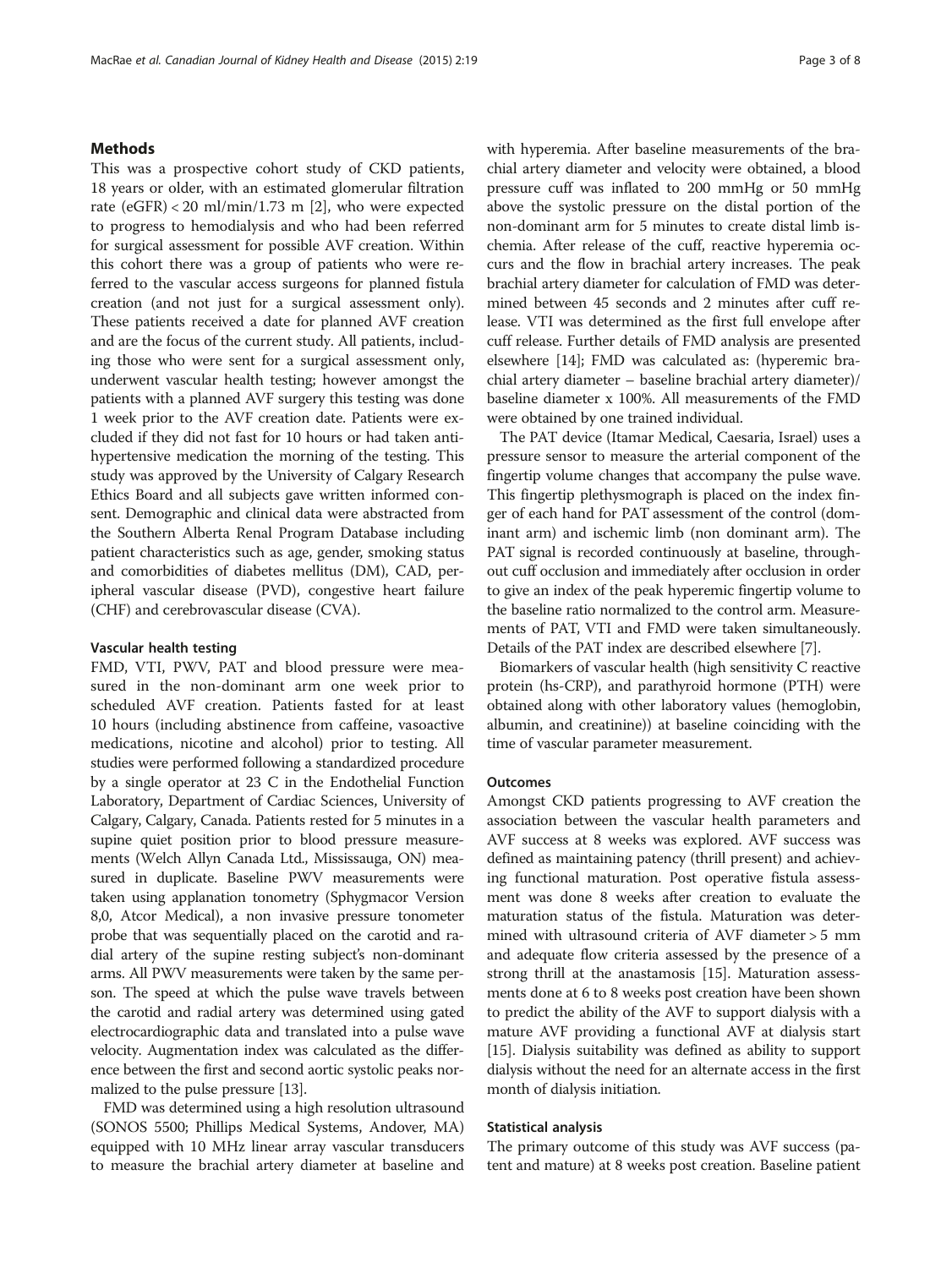characteristics including age, gender and co-morbidities were compared between the patients with successful AVF and those with unsuccessful AVF. Categorical variables were represented by frequency (percentage) and comparisons were made via the Chi-square or Fisher's Exact test. Underlying distributions of continuous variables were tested for normality using the Shapiro-Wilk test. Normally distributed variables were represented as mean (standard deviation) and comparisons were made using the Student's t-test. Variables not normally distributed were represented by median (interquartile range) and comparisons were conducted using the Wilcoxon rank test. All analyses were performed using SAS 9.2 (Cary, NC, USA).

## Results

We recruited 52 stage IV/V CKD patients to the study (37 men, 15 women) from June 1, 2006 until June 1, 2010, of whom 28 underwent AVF surgery and are the focus of this study (Figure 1). Patients were followed for one year after study entry to allow for dialysis initiation and functional assessment of the AVF (until June 1, 2011). Table [1](#page-4-0) shows the baseline characteristics for the entire cohort as well as the 28 who underwent AVF surgery. The AVF patient population was older (median age 72), mostly males with a median eGFR of 15 ml/min/ 1.73 m [\[2](#page-6-0)] who had controlled blood pressure (median BP 135/78) with significant proteinuria (median protein to creatinine ratio of 0.36 corresponding to over 3 grams of protein/day) (Table [1](#page-4-0)). The majority of the study subjects had co-morbidities of: hypertension (100%), diabetes (56%), dyslipidemia (62%) and CAD (50%), reflective of a typical CKD population (Table [1\)](#page-4-0). The mean time from AVF creation until dialysis initiation for this cohort was  $12.9 \pm 13$  months.

## Fistula success

Of the 28 patients who underwent AVF surgery, 20 were successful and led to a mature AVF at 8 weeks. Amongst the 20 mature AVF, 18 were in use at HD start. The time from AVF creation until HD start was  $11 \pm 9.5$  months for these patients. One patient had not yet started HD and another died before HD initiation. Of the unsuccessful AVF (8/28, 30%): 2 failed attempted AVF creation, 2 thrombosed post surgery, 4 failed to mature, and 1 was ligated at 6 weeks due to complications of steal. We did not find any significant differences in patient characteristics between those with a successful or unsuccessful AVF. The eGFR at the time of AVF creation (15 ml/min) and the degree of albuminuria (approximately 2.8 g albumin/day) was similar between the two groups of patients. Although not statistically significant the patients with successful AVF were mostly male (80% vs 63% in unsuccessful AVF,  $P = 0.33$ ) and younger (71 vs 75 years,  $P = 0.54$ ). The proportion of patients with diabetes and hypertension was similar amongst patients with successful and unsuccessful AVF.

The vascular function parameters are depicted in Table [2.](#page-4-0) The median FMD of  $5.7 \pm 4.3\%$  in our study patients is lower than what has been reported in the gen-eral population [\[6](#page-6-0)]. The PAT was also low  $(1.73 \pm 0.5)$ and similar to what has been reported for patients with CAD [[16\]](#page-7-0).

When comparing the patients with successful AVF to those with unsuccessful AVF we found very similar values in both groups for the FMD, PWV and VTI (Table [2\)](#page-4-0). The

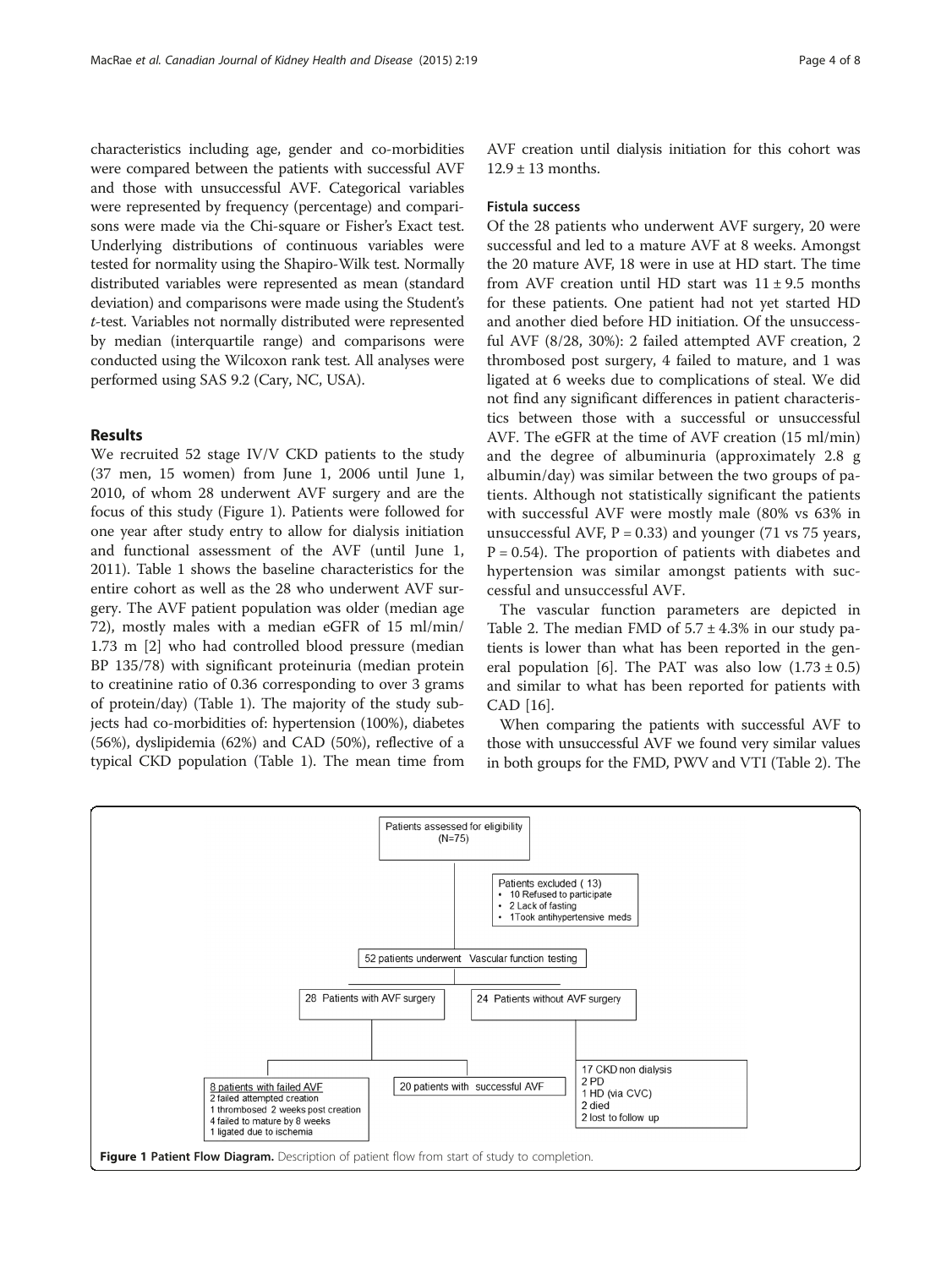<span id="page-4-0"></span>

| <b>Table 1 Patient characteristics</b> |
|----------------------------------------|
|                                        |

| Variable                                   | AVF creation $(\%)$ , n = 28 | No AVF creation $(\%)$ , n = 24 | Entire cohort ( $n = 52$ )     |
|--------------------------------------------|------------------------------|---------------------------------|--------------------------------|
| Age                                        | 72 (62-78)                   | $71(51-77)$                     | $71.5(59.5 - 77.5)$            |
| Gender: Male                               | 21 (75%)                     | 16 (67%)                        | 37 (71%)                       |
| Etiology of CKD                            |                              |                                 |                                |
| Diabetes mellitus                          | 8 (29%)                      | 7 (29%)                         | 15 (29%)                       |
| Hypertension                               | 9 (32%)                      | 5(21%)                          | 14 (27%)                       |
| Glomerulonephritis                         | 1(4%)                        | 3 (13%)                         | 4 (8%)                         |
| Obstruction                                | 1(4%)                        | 2(8%)                           | 3(6%)                          |
| Other                                      | 9 (32%)                      | 7 (29%)                         | 16 (31%)                       |
| Diabetes mellitus                          | 14 (56%)                     | 14 (58%)                        | 28 (57%)                       |
| Hypertension                               | 27 (100%)                    | 22 (92%)                        | 49 (96%)                       |
| Coronary artery disease, CAD               | 5 (50%)                      | 5 (45%)                         | 10 (48%)                       |
| Family history of CAD                      | 1(9%)                        | 2(18%)                          | 3(14%)                         |
| Smoker                                     | 4 (15%)                      | 3(13%)                          | 7(14%)                         |
| Peripheral vascular disease                | 3(27%)                       | 3(27%)                          | 6(27%)                         |
| Dyslipidemia                               | 8 (62%)                      | 7 (58%)                         | 15 (60%)                       |
| eGFR, ml/min/1.7 $m2$                      | $15(12-18)$                  | 24 (19-31)                      | $17.5(13 - 25)$                |
| Laboratory variables                       |                              |                                 |                                |
| Hemoglobin, g/L                            | $121 \pm 14$                 | $121 \pm 16$ )                  | 121(15)                        |
| Creatinine, umol/L                         | $343 \pm 88$                 | $231 \pm 57$                    | $291.54 \pm 93.54$             |
| Urine microalbumin: creatinine ratio       | 285 (80-377)                 | $15(9-111)$                     | $95.7(11.3 - 295)$             |
| Urine Protein: Cr ratio                    | $0.36(0.10-0.49)$            | $0.03$ (0.02-0.14)              | $0.11(0.03 - 0.38)$            |
| Systolic blood/diastolic pressure left arm | 135 (127-153)/78(70-88)      | 125 (115-148)/75 (68-83)        | $131.5(119 - 149)/76(69 - 85)$ |
| Mean arterial pressure                     | 94 (89-106)                  | 93 (84-101)                     | 94 (87.67 - 104)               |
| Beta blocker                               | 8(29)                        | 3(12)                           | 11(21)                         |
| Statin                                     | 9(32)                        | 5(21)                           | 14(27)                         |

PAT values, however, were higher for the patients with a successful AVF  $(1.87 \pm 0.52)$  than those with failed AVF  $(1.41 \pm 0.24 \text{ p} = 0.03)$ . The analysis was repeated with the ligated AVF included in the successful category (instead of unsuccessful as reported above) and all results remained similar (data not shown).

## **Discussion**

In this exploratory study we found that it is feasible to obtain vascular health parameters in a cohort of CKD patients prior to AVF creation. Our preliminary findings suggest that microvascular endothelial function as measured using PAT may be associated with subsequent

Table 2 Vascular Function Tests amongst the AVF cohort

| Variable                                                             | Overall       | <b>AVF</b> outcome   |                     | P-value |
|----------------------------------------------------------------------|---------------|----------------------|---------------------|---------|
|                                                                      |               | Unsuccessful $n = 8$ | Successful $n = 20$ |         |
| PWV, mean $\pm$ SD, m/s left arm                                     | $8.4 \pm 1.7$ | $8.2 \pm 2.2$        | $8.5 \pm 1.5$       | 0.70    |
| Peripheral arterial tonometry, mean $\pm$ SD                         | 1.73(0.50)    | 1.41(0.24)           | 1.87(0.52)          | 0.03    |
| Brachial artery diameter baseline; mean $\pm$ SD mm                  | $4.7 \pm 0.8$ | $4.5 \pm 0.8$        | $4.8 \pm 0.8$       | 0.41    |
| Velocity time integral baseline; mean $\pm$ SD, ml                   | 15.3(4.9)     | 16.4(6.7)            | 14.9(4.1)           | 0.47    |
| Brachial artery- flow baseline; mean $\pm$ SD, ml/min                | 191 (92)      | 176 (92)             | 197 (94)            | 0.60    |
| Brachial artery diameter with reactive hyperemia; mean $\pm$ SD mm   | $5.1 \pm 0.8$ | $4.9 \pm 0.8$        | $5.1 \pm 0.9$       | 0.58    |
| Velocity time integral with reactive hyperemia; mean $\pm$ SD, ml    | 63 (33)       | 80 (50)              | 57(23)              | 0.10    |
| Brachial artery flow, with reactive hyperemia; mean $\pm$ SD, ml/min | 838 (458)     | 884 (408)            | 818 (486)           | 0.74    |
| Flow Mediated Dilation; mean $\pm$ SD, %                             | 5.7(4.3)      | 7.7(5.9)             | 4.9(3.3)            | 0.12    |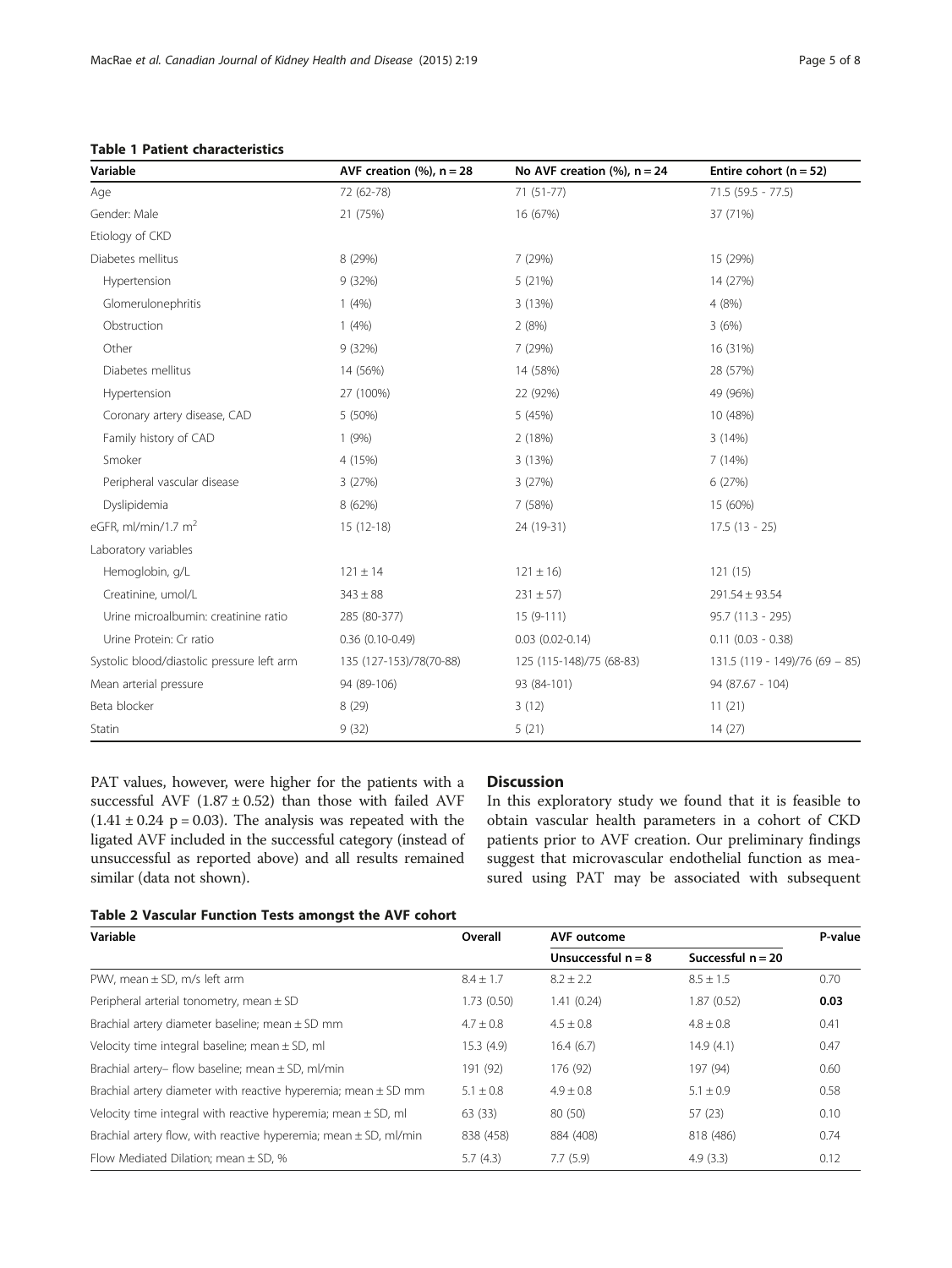successful AVF maturation and function. Given our small sample size we are unable to find any associations between the vascular health parameters of PWV, FMD or VTI and subsequent AVF success.

PAT is an accepted measure of microvascular endothelial function in the general population and those with cardiovascular disease and is known to be markedly decreased in individuals with CAD [[17\]](#page-7-0). To our knowledge PAT has not been previously tested in the CKD population nor has it been used as a predictor of AVF maturation or success.

PAT is predominantly a measure of the peripheral small vessel function and is in part NO dependent. However, the stimuli that prompts the microvasculature to dilate to shear stress likely depends on other mediators such as prostaglandins, adenosine, potassium- ATP channels and endothelial derived hyperpolarizing factor [[18\]](#page-7-0)). The other marker of microvascular endothelial function, VTI was recently found to correlate with PAT, although this association is weak [[19\]](#page-7-0). Given that VTI is measured using the brachial artery it may be that PAT and VTI measure two different microvascular beds and that the peripheral small vessel function is a better determinant of AVF success.

Hyperemic velocity or VTI has been suggested to be a better predictor of cardiac outcomes than FMD [\[6](#page-6-0),[20](#page-7-0)] because it is in fact the stimuli for FMD. The hyperemic velocity reflects both the endothelial function (the ability to release NO) and the endothelial structure (the ability to respond to hyperemia). In this study our CKD patients had a blunted reactive hyperemia response as compared to normal subjects [\[6](#page-6-0)] but this vascular marker was not predictive of subsequent AVF success. We are not aware of other studies exploring the VTI in CKD patients although there are reports of abnormal endothelial health [\[21\]](#page-7-0).

Our study patients had impaired FMD with a median value of 5.0% (3-9) but we did not find any difference between the patients with successful and unsuccessful AVF. The finding of impaired endothelial function in this CKD cohort is similar to others have shown using both venous occlusion plethysmography techniques [\[12](#page-6-0)], and FMD [\[22](#page-7-0)]. To date, there are two other studies [[23,24\]](#page-7-0) that explore the relationship between FMD and AVF creation. Owens et al [\[23\]](#page-7-0) determined FMD amongst 25 CKD patients prior to AVF creation and found very similar values to ours  $(5.8 \pm 1.0\%)$ . They explored the correlation between baseline FMD and subsequent change in the diameter of the artery and vein at 3 months after AVF creation and found a positive correlation. Unlike in our study, they did not perform a maturation or functional assessment of the AVF and thus whether these changes in vascular diameter correlated to maturation or function is unknown. In our study we performed both a maturation assessment as well as a functional assessment at the time of dialysis start and all of our AVF that we had deemed mature were indeed functional at the time of dialysis initiation. We did not record the final diameter of the AVF but it is unlikely that we would have found a significant correlation given that our definition of mature AVF included a diameters ≥ 5 mm in accordance with the standard definition of mature AVF.

Genek et al [[24\]](#page-7-0) performed radial and brachial artery measurements, peak systolic blood flow rate and FMD prior to AVF creation. AVF assesments were made at 48 h post op and at day 30. Similar to our study, they did find any associations with FMD and subsequent AVF success but their period of follow up was relatively short.

PWV can decrease with the creation [[25](#page-7-0),[26](#page-7-0)] of an AVF but it has not been previously explored as a predictor of AVF success. We did not find an association between underlying arterial stiffness in the periphery and subsequent AVF outcome. This probably reflects that regardless of the underlying stiffness of the vasculature, the more important aspect is the ability of the artery and vein to dilate and maintain the increase in blood flow required by successful AVF creation.

Maturation of an AVF is a complex process and not well understood. The factors that lead to a mature and functional AVF include: technical factors such as surgical expertise, location and angle of anastomosis [[27\]](#page-7-0), vascular health factors (diameter of vessels [[28\]](#page-7-0), endothelial function [\[23](#page-7-0)]) and patient factors such as elevated blood viscosity [[29\]](#page-7-0) leading to thrombosis. It is likely that one of the most important determinants of AVF maturation is the ability of the inflow artery and the outflow vein to respond to the increased blood flow that occurs upon anastomosis of the artery and vein. A healthy response to the anastomosis is an increase in blood flow and corresponding increase in shear stress [[15\]](#page-7-0) which stimulates the endothelial cells to release NO and other vasodilatory substances [[30\]](#page-7-0). Many studies [[26](#page-7-0),[31](#page-7-0),[32](#page-7-0)] have shown that there is first an immediate increase in blood flow upon anastomosis of artery to vein and subsequently the vein diameter increases. It is possible that the microvascular function, specifically the ability to dilate in response to the altered shear stress is a predictor of AVF success.

Studies are conflicting regarding the factors that are associated with AVF success. Most studies show that age [[33\]](#page-7-0), CAD and PVD are associated with a lower likelihood of a successful AVF [[34,35\]](#page-7-0). However, diabetes [[36,37\]](#page-7-0) and female gender [[38\]](#page-7-0) are also associated with AVF failure in some but not all studies. Age, gender, DM and CAD were not predictive of AVF outcome in our cohort but this is likely due to our small sample size. In addition, within each of these patient factors there may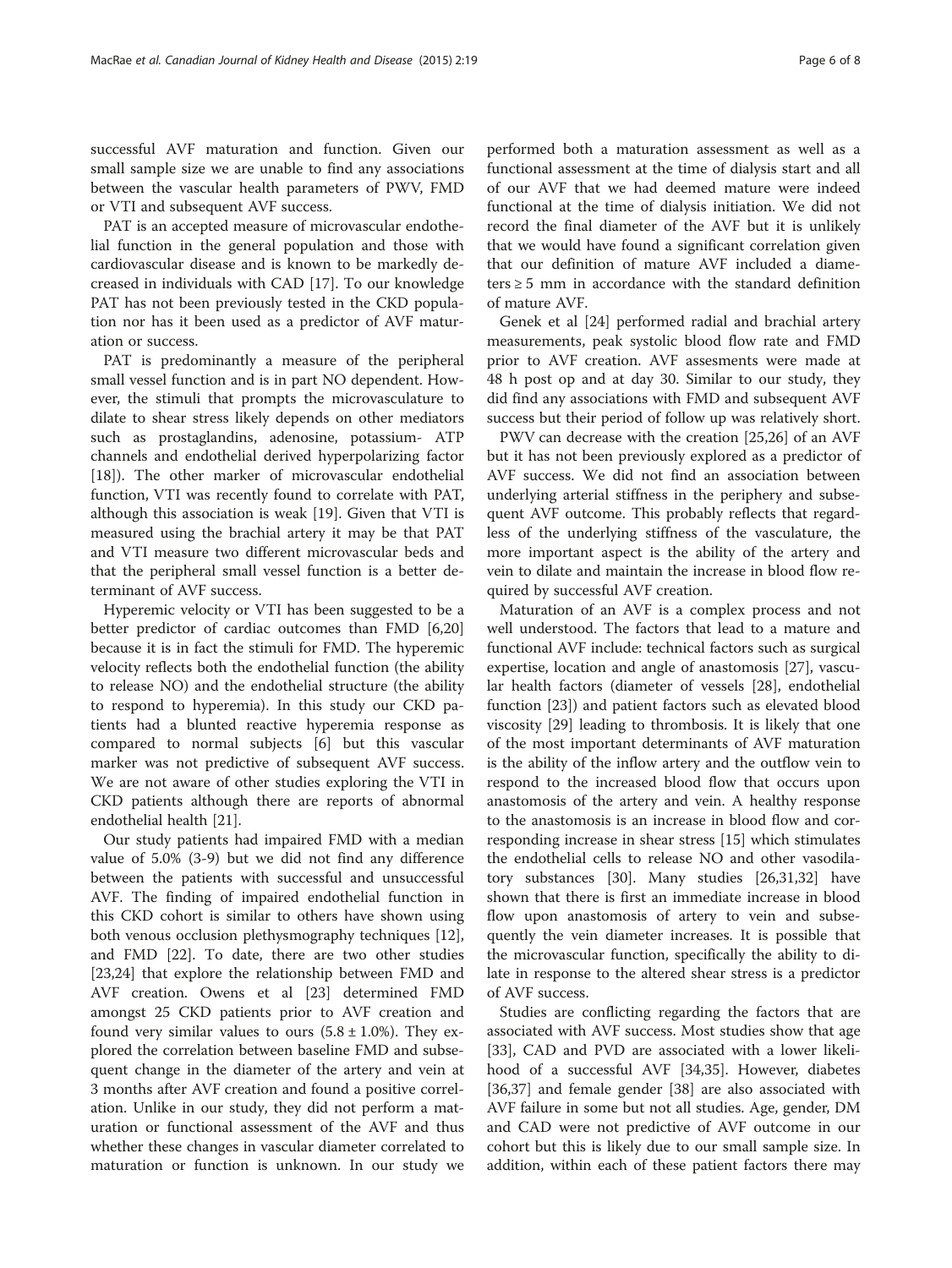<span id="page-6-0"></span>be considerable variation in the underlying endothelial health and perhaps a better predictor is something that can more accurately reflect the endothelial function and structure such as PAT.

In this study we examined the response of the endothelium to the ischemic stress of brachial artery occlusion and measured the subsequent changes in diameter of artery and the blood flow velocity. Eight weeks after AVF creation successful AVF dilated to 5 mm or greater and they had a higher fingertip volume in response to reactive hyperemia. Since AVF maturation is dependent on endothelial function and the ability to respond to shear stress it seems logical that markers of endothelial function such as VTI and FMD may be predictive of maturation abilities. In our study however, we only showed an association with PAT and not VTI or FMD.

The main limitation of this study is the small sample size and the observational nature of the study. As pilot data these findings are intriguing and should be pursued in a larger study to determine if measures of microvascular endothelial function (PAT) predict successful AVF maturation. In addition, our patient population is predominantly male which limits the generalizability; it may be that there is some selection bias on the part of the nephrologist to refer females for AVF assessment. Furthermore, this CKD population was selected from individuals who are attending multidisciplinary Kidney Function Clinics which may limit the generalizability of the findings as these patients may represent a healthier patient population than those not followed at Kidney Function Clinics.

## Conclusions

The ability to have a reliable predictor of AVF success would be useful in the management of the pre-dialysis CKD patient. In individuals with poor prognostic factors for AVF success, conversations regarding the option of peritoneal dialysis could be reinforced or alternate choices of vascular access could be reviewed. Currently there are no established tools for predictors of AVF outcome, however, microvascular endothelial function as determined using PAT may be a useful tool which requires further exploration with a larger sample size.

#### Abbreviations

AVF: Arteriovenous fistula; CAD: Coronary artery disease; CHF: Congestive heart failure; CKD: Chronic kidney disease; CVA: Cerebrovascular disease; DM: Diabetes mellitus; eGFR: Estimated GFR; FMD: Flow mediated dilation; HD: Hemodialysis; Hs CRP: High sensitivity C reactive protein; NO: Nitric oxide; PAT: Peripheral arterial tonometry; PTH: Parathyroid hormone; PVD: Peripheral vascular disease; PWV: Pulse wave velocity; VA: Vascular access; VTI: velocity time integral.

#### Competing interests

The authors have no competing interests to declare. The study was funded with a University of Calgary research grant.

#### Authors' contributions

JM conceived of the study design, performed vascular health study testing, pursued study analysis and drafted the manuscript; SA contributed to data analysis and critical review of the manuscript. BH contributed to study design, study analysis and critical review of the manuscript. YS performed all FMD studies and FMD analysis and contributed to manuscript review, BJM performed data analysis and manuscript review; IR performed data acquisition and manuscript review; TA contributed to study design, study analysis, data interpretation and manuscript review. All authors read and approved the final manuscript.

#### Acknowledgements

This study was funded by the University of Calgary research grant obtained by JM. The funding body did not have any role in the design, collection, analysis or interpretation of the study, nor did it have any role in the decision to submit for publication.

#### Author details

<sup>1</sup> Division of Nephrology, Faculty of Medicine, University of Calgary, Calgary, Canada. <sup>2</sup>Department of Cardiac Sciences, Faculty of Medicine, University of Calgary, Calgary, Canada. <sup>3</sup>Sunnybrook Health Sciences Centre, University of Toronto, Toronto, Canada.

#### Received: 9 November 2014 Accepted: 24 March 2015 Published online: 04 May 2015

#### References

- 1. Lafrance JP, Rahme E, Lelorier J, Iqbal S. Vascular access-related infections: definitions, incidence rates, and risk factors. Am J Kidney Dis. 2008;52(5):982–93.
- 2. Rooijens PP, Burgmans JP, Yo TI, Hop WC, de Smet AA, van den Dorpel MA, et al. Autogenous radial-cephalic or prosthetic brachial-antecubital forearm loop AVF in patients with compromised vessels? A randomized, multicenter study of the patency of primary hemodialysis access. J Vasc Surg. 2005;42(3)):481–6.
- 3. Malovrh M. Native arteriovenous fistula: preoperative evaluation. Am J Kidney Dis. 2002;39(6):1218.
- 4. Zoungas S, Cameron JD, Kerr PG, Wolfe R, Muske C, McNeil JJ, et al. Association of carotid intima-medial thickness and indices of arterial stiffness with cardiovascular disease outcomes in CKD. Am J Kidney Dis. 2007;50(4):622–30.
- 5. Vlachopoulos C, Aznaouridis K, Stefanadis C. Prediction of cardiovascular events and All-cause mortality with arterial stiffness: a systematic review and meta-analysis. J Am Coll Cardiol. 2010;55(13):1318–27.
- 6. Anderson TJ, Charbonneau F, Title LM, Buithieu J, Rose MS, Conradson H, et al. Microvascular function predicts cardiovascular events in primary prevention: long-term results from the firefighters and their endothelium (FATE) study. Circulation. 2011;123(2):163–9.
- 7. Rubinshtein R, Kuvin JT, Soffler M, Lennon RJ, Lavi S, Nelson RE, et al. Assessment of endothelial function by non-invasive peripheral arterial tonometry predicts late cardiovascular adverse events. Eur Heart J. 2010;31(9):142–1148.
- 8. Poredos P, Jezovnik MK. Testing Endothelial Function and its Clinical Relevance. [J Atheroscler Thromb.](http://www.ncbi.nlm.nih.gov/pubmed/?term=Poredos+P%2C+Jezovnik+MK.+Testing+Endothelial+Function+and+its+Clinical+Relevance#Journal%20of%20atherosclerosis%20and%20thrombosis.) Sep 10 2012.
- 9. Anderson TJ, Uehata A, Gerhard MD, Meredith IT, Knab S, Delagrange D, et al. Close relation of endothelial function in the human coronary and peripheral circulations. J Am Coll Cardiol. 1995;26(5):1235–41.
- 10. Bonetti PO, Pumper GM, Higano ST, Holmes Jr DR, Kuvin JT, Lerman A. Noninvasive identification of patients with early coronary atherosclerosis by assessment of digital reactive hyperemia. J Am Coll Cardiol. 2004;44(11):2137–41.
- 11. Bonetti PO, Lerman LO, Lerman A. Endothelial dysfunction: a marker of atherosclerotic risk. Arterioscler Thromb Vasc Biol. 2003;23(2):168–75.
- 12. London GM, Pannier B, Agharazii M, Guerin AP, Verbeke FH, Marchais SJ. Forearm reactive hyperemia and mortality in end-stage renal disease. Kidney Int. 2004;65(2):700–4.
- 13. Savage MT, Ferro CJ, Pinder SJ, Tomson CR. Reproducibility of derived central arterial waveforms in patients with chronic renal failure. Clini Sci. 2002;103(1):59–65.